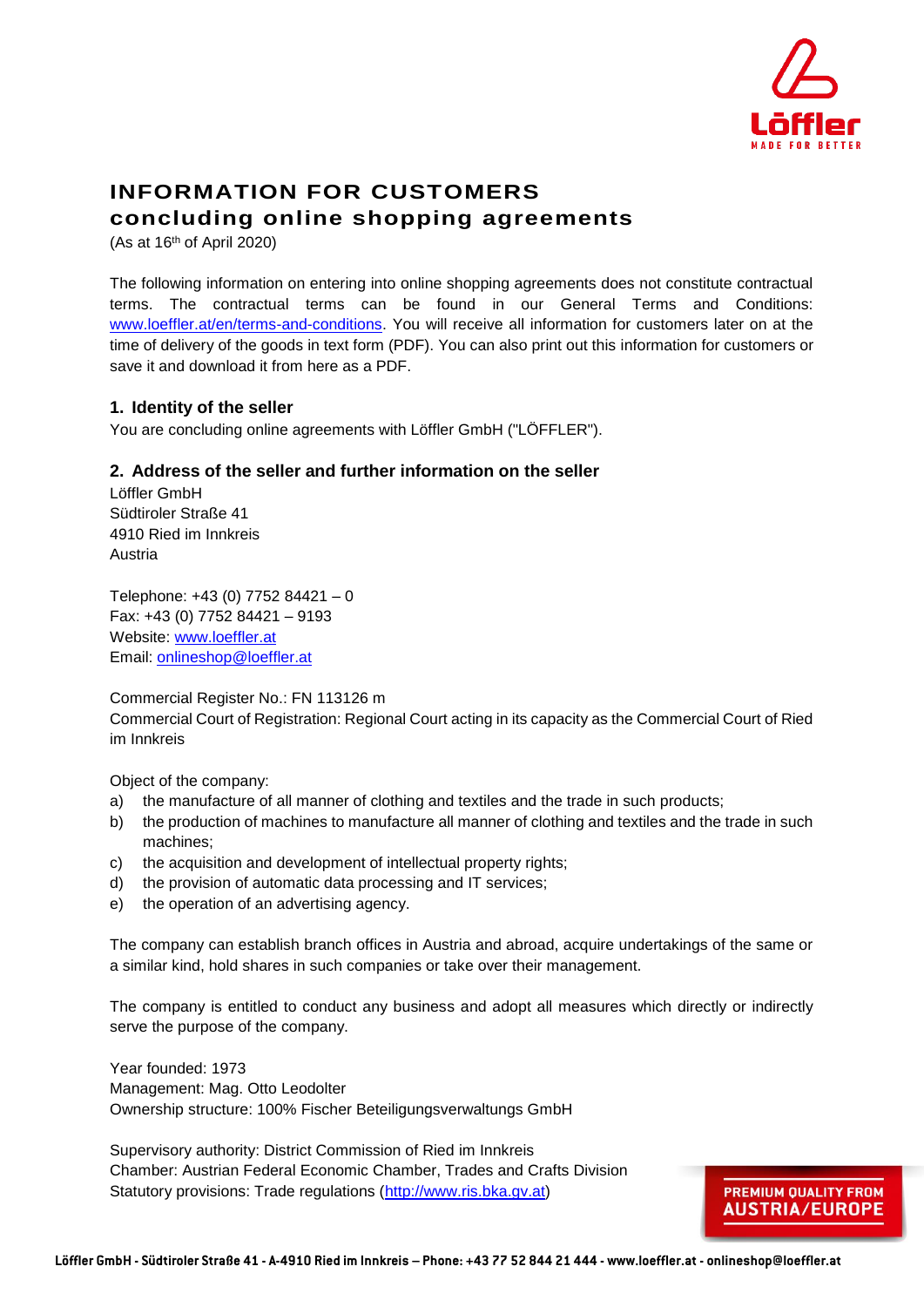

Media owner: Löffler GmbH Purpose of the website: This website [www.loeffler.at](http://www.loeffler.at/) serves to advertise and sell the goods marketed by us and to advertise the business.

VAT Reg. No.: ATU 37019301 Data Processing Register No.: 0035009

LÖFFLER Customer Service Monday to Friday from 08:00 to 17:00 Tel: +43 (0) 7752 84421 – 444 (at the basic rate)

The registered office of LÖFFLER (Südtiroler Straße 41, 4910 Ried im Innkreis, Austria) is the place of performance.

### **3. Online conclusion of contract and order process**

We inform you about the terms and the characteristics of the goods on our website and in our print media (catalogues, advertising brochures, etc.). The presentation of the goods does not constitute an offer to enter into a contract, but rather a non-binding invitation for you to place an order with us for goods.

A link is provided at the bottom of each page (footer) of our online shop to our general terms and conditions, in addition to other links to our "Information for Customers" and the withdrawal form, thereby allowing the contractual terms and other necessary information to be retrieved, saved and printed out.

It is only possible to place orders on the online shop over the internet by using the interface provided on [www.loeffler.at.](http://www.loeffler.at/) The website is only available in German and English. Prior to placing an order, the customer must – if need be – create a password and provide his date of birth and telephone number in the fields provided in the online shop, in addition to providing his name, address and email address, thereby enabling him to receive, read, save and print out emails from us.

By placing an order on the online shop by clicking on "Order with an obligation to pay", you are offering to enter into a contract to purchase the goods in the shopping basket. We will immediately confirm receipt of the order by email. However, this confirmation of receipt of the order does not constitute acceptance of the offer. The confirmation of receipt of the order only constitutes a declaration of acceptance if we explicitly state this to be the case. We are entitled to accept the order for the goods within three working days (Monday to Friday) of receipt of the order, whereby this acceptance can also be effected by dispatching the goods ordered. We are entitled to refuse acceptance of the order; for instance, after checking your creditworthiness. In principle, only items that can be delivered can be ordered on the online shop. Nevertheless, should individual items not be deliverable, we will contact you by email and give you the option of selecting other items. If you do not select any replacement items or cannot be reached by email, the contract for the items which can be delivered will be concluded. There is no minimum order value. The maximum order value (value of goods excluding delivery costs) is EUR 5,000.00 (five thousand euros).

The individual technical steps leading to your submission of a declaration expressing your desire to enter into a contract and to the actual conclusion of a contract are as follows:

> PREMIUM QUALITY FROM **AUSTRIA/EUROPE**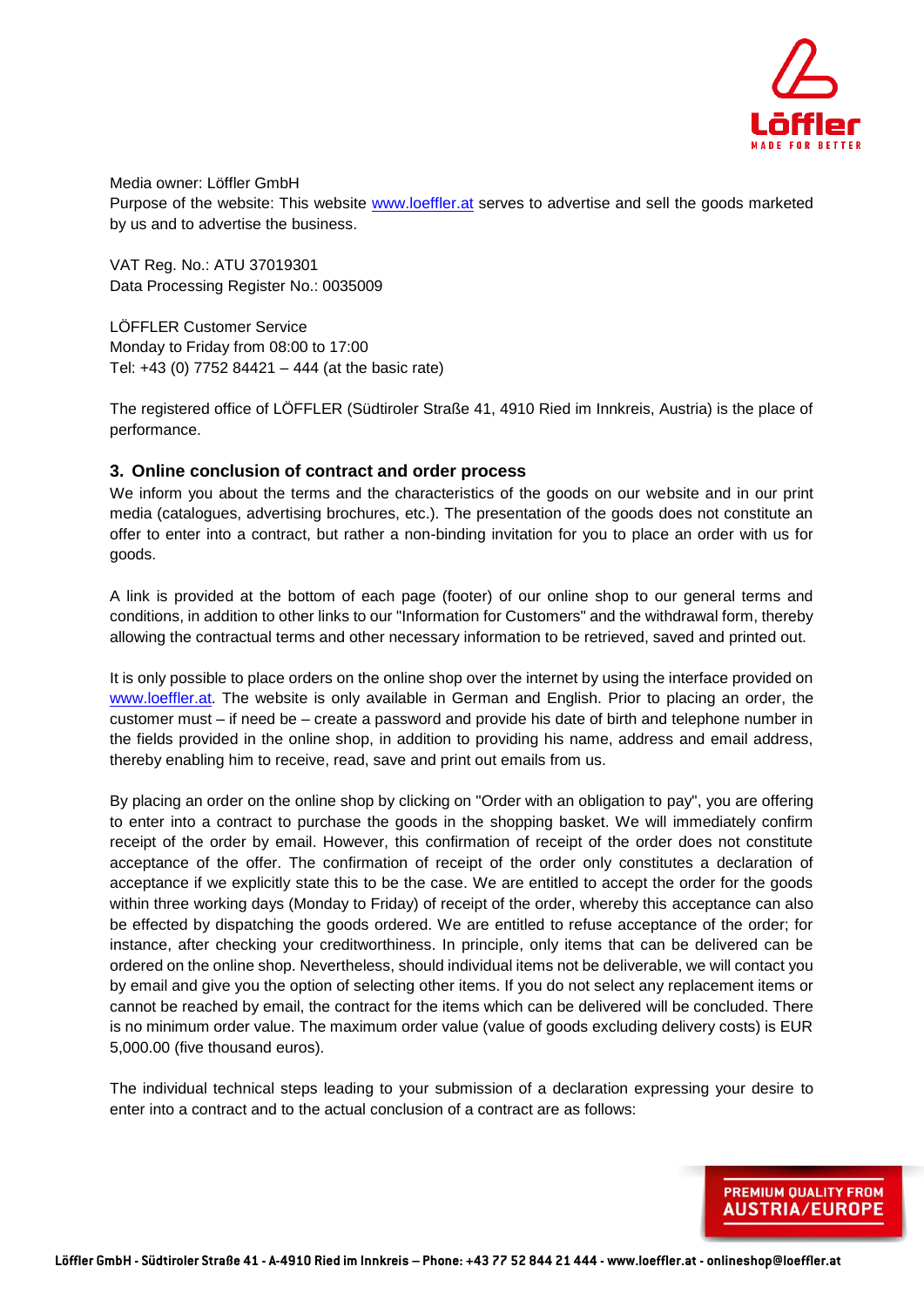

The products offered on the LÖFFLER online shop are separated into women, men, kids, accessories and, where appropriate, SALE, all of which are organised into various main categories. The categories can be found at the top in the navigation bar. By selecting a certain product group (e.g. running), a new navigation menu will appear below it in which all of the subcategories for this product group are listed. Simply click on the desired category (e.g. trousers) and then select the desired product with the mouse. It is possible to select products on the basis of size and colour and it may even be necessary to do so depending on the product in question.

Simply select the desired order quantity in the box next to the button "Add to basket" by entering the relevant quantity and then place the product you wish to purchase in the shopping basket by clicking "Add to basket". To confirm that the product has been added to your shopping basket, a message will appear in an overview window confirming that the item has been added to your shopping basket. Clicking on "Show basket" will bring up a list of the items in your shopping basket, including details such as size, colour, number of units, unit price, total (unit price), shipping costs, total amount (including shipping costs), both including and excluding VAT, and the VAT itself. You can easily change the number of products in the shopping basket, the country of delivery, the means of payment and the shipping method by using a drop-down button.

By clicking on "Continue shopping", you can continue to place other products in your shopping basket. If you click on the shopping cart symbol in the top right-hand corner, a drop-down menu opens in which you can click on "Open basket" which gives you at any time an overview of which products you have already added to your shopping basket and it also allows you to make changes to what you have entered by using the button and drop-down button.

If you want to purchase the products in your shopping basket, click on "Go to checkout". Then please enter your details. Mandatory fields are marked with an asterisk. Registration by setting up a customer account is offered, but it is not a requirement. Registration gives you the advantage of being able to archive your orders and make use of "Watch lists". The order archive allows you to go through past orders. Watch lists offer you the ability to put together and save a virtual shopping list.

Now select the shipping method and means of payment. Below this there is a link to our General Terms and Conditions and another link to our "Information for Customers", which allows the contractual terms and other necessary information to be retrieved, saved and printed out. By a click of the mouse, you confirm that you have read the General Terms and Conditions and Information for Customers and that you agree to their validity. After entering your details, please double check they are correct. You have the option of printing out the order details. You can complete the order process by clicking on "Order with an obligation to pay". You receive further information on the individual pages.

All orders are placed via the online shop. It is not possible place an order over the telephone or by email. It is not possible to make supplementary requests for products which are not included in the range of products offered.

You will receive a detailed invoice by email.

**PREMIUM QUALITY FROM AUSTRIA/EUROPE**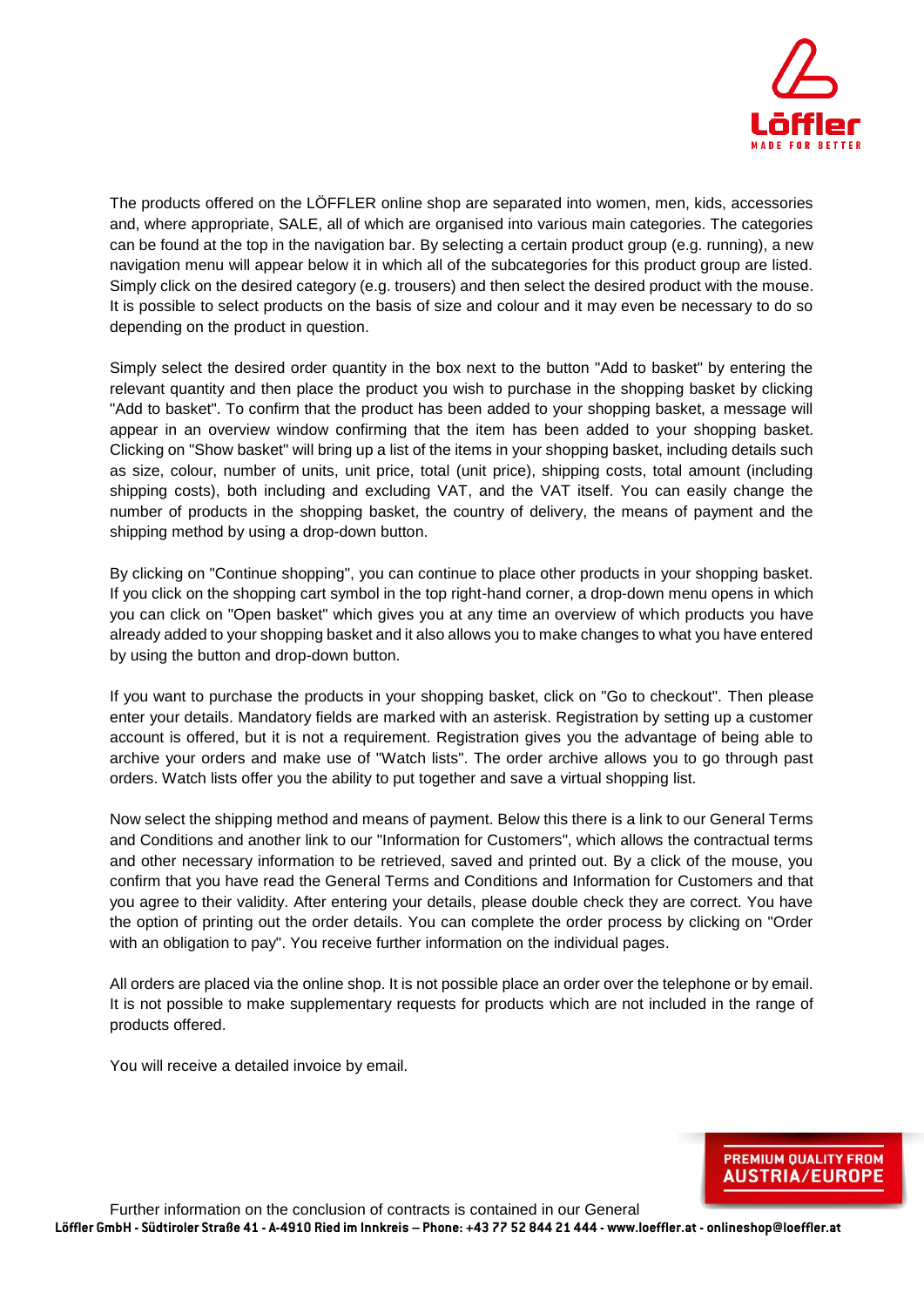

Terms and Conditions: [www.loeffler.at/en/terms-](http://www.loeffler.at/en/terms)and-conditions, which form part of the contract.

### **4. Saving of the contract text and transmission to the customer**

Due to the order being placed electronically, the contract text is stored by us and sent to you by email following conclusion of the contract along with the legally effective General Terms and Conditions and the Information for Customers, including the withdrawal form.

# **5. Input errors**

You can amend your entries at all times during the order process by clicking on the button or the dropdown button. You can abort the entire order process by closing the browser.

### **6. Price of goods**

The only prices that are valid are those listed on our website. The prices offered on the website are valid until further notice. Prices are subject to change, quoted in euros and shown as gross prices including all taxes, in particular VAT at the applicable rate. Limited special offers for individual goods will be shown as such on our website and/or in our print media. We charge shipping costs on top of the prices at which the goods in question are offered for sale (see section 7 below). The customer incurs no additional costs for using our website to place an order.

### **7. Shipping costs and method**

We charge shipping costs on top of the prices at which the goods in question are offered for sale. No shipping costs are charged from a certain minimum order value. For more details on shipping costs and methods, please see the relevant information: [www.loeffler.at/en/shipping-payment-conditions.](http://www.loeffler.at/en/shipping-payment-conditions.) For information on the respective level of costs, our service team is also available and can be reached on +43 (0) 7752 84421 – 444 or you can contact us by email: [onlineshop@loeffler.at.](mailto:shop@loeffler.at)

#### **8. Methods of payment**

The price falls due for payment upon conclusion of the contract. You can pay by advance payment, SOFORT.com, PayPal or by using a MasterCard or VISA credit card. Payment is processed via our contract partner Wirecard Eastern Europe GmbH. Please also be sure to observe its general terms and conditions during the payment process. Any payment (or repayment) claims which you may have will be immediately credited to your account or credit card. We reserve the right to exclude individual payment methods. The LÖFFLER online shop only accepts payment in euros. LÖFFLER retains title to the goods until such time as payment is received in full.

#### **Advance payment**

- 1. Select "Advance payment" as the means of payment and subsequently transfer the gross invoice amount to LÖFFLER's account (IBAN: AT62 1860 0000 1900 9000, BIC: VKBLAT2L), specifying the order number provided in the order confirmation.
- 2. Following successful payment, you will be redirected back to the LÖFFLER online shop.
- 3. The goods will be immediately dispatched after payment is received.

#### **SOFORT.com**

- 1. Select "SOFORT.com" as the means of payment. You will be automatically redirected to our partner SOFORT.com.
- 2. Follow the instructions and enter your online banking details.
- 3. Following successful payment, you will be redirected to the LÖFFLER online shop.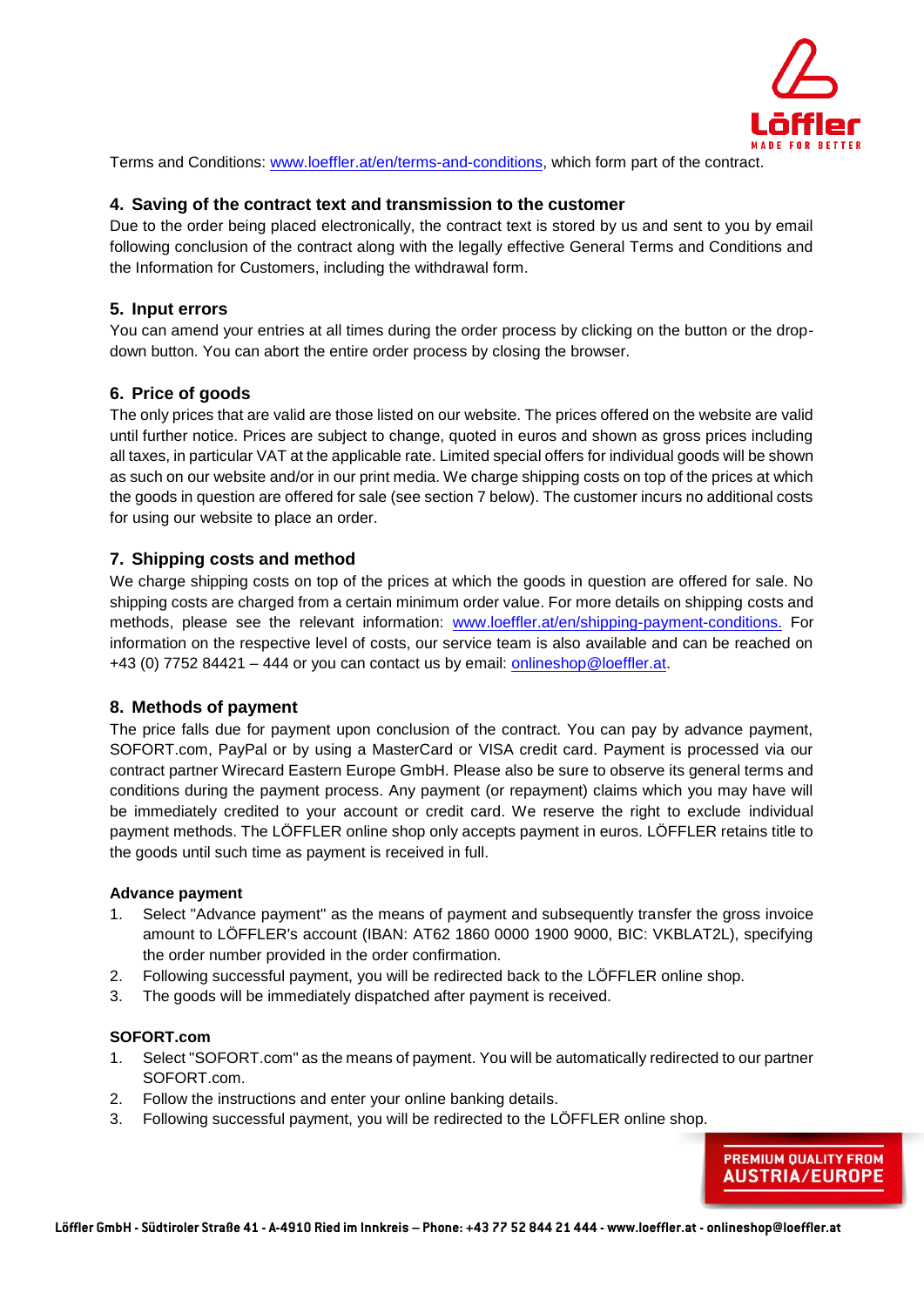

#### **PayPal**

- 1. Select "PayPal" as the means of payment. You will be automatically redirected to our partner PayPal.
- 2. There you can log into your PayPal account or open a new PayPal account and authorise the payment.
- 3. Following successful payment, you will be redirected back to the LÖFFLER online shop.

#### **MasterCard**

- 1. Select "Credit card MasterCard" as the means of payment. Then enter your credit card number, the expiry date and the card verification code (the three digit code on the reverse of every credit card issued by MasterCard).
- 2. For transactions processed using MasterCard SecureCode, the relevant password is required.
- 3. Following successful payment, you will be redirected back to the LÖFFLER online shop.

#### **VISA**

- 1. Select "Credit card VISA" as the means of payment. Then enter your credit card number, the expiry date and the card verification code (the three digit code on the reverse of every credit card issued by Visa).
- 2. For transactions processed using Verified by Visa, the relevant password is required.
- 3. Following successful payment, you will be redirected back to the LÖFFLER online shop.

# **9. Right of withdrawal of the consumer and the consequences of withdrawal**

#### **9.1 Right of withdrawal of the consumer**

Consumers have the right to withdraw from purchase agreements.

The withdrawal period is fourteen calendar days:

- in the case of contracts for the sale of goods, from the day on which the consumer has acquired possession of the goods or
- in the case of multiple orders or partial delivery, the day on which the consumer has acquired possession of the last product/item.

To exercise your right of withdrawal, you must send an unequivocal declaration of withdrawal to LÖFFLER to the following email address [onlineshop@loeffler.at](mailto:shop@loeffler.at) or send it by fax or post or inform LÖFFLER verbally (by telephone), stating your name, your address and – if you have one – your telephone number. You may make use of the standard form which is provided on [www.loeffler.at](http://www.loeffler.at/) (withdrawal form). For the purposes of meeting the deadline, it is sufficient if you send off the declaration of withdrawal prior to the expiry of the 14-day withdrawal period.

Written withdrawal should be sent to the following address: Löffler GmbH Südtiroler Straße 41 4910 Ried im Innkreis Austria Email: [onlineshop@loeffler.at](mailto:shop@loeffler.at) Fax: +43 (0) 7752 84421 – 9193 Telephone: +43 (0) 7752 84421 – 444

Withdrawal form: [www.loeffler.at/en/withd](http://www.loeffler.at/en/with)rawal-form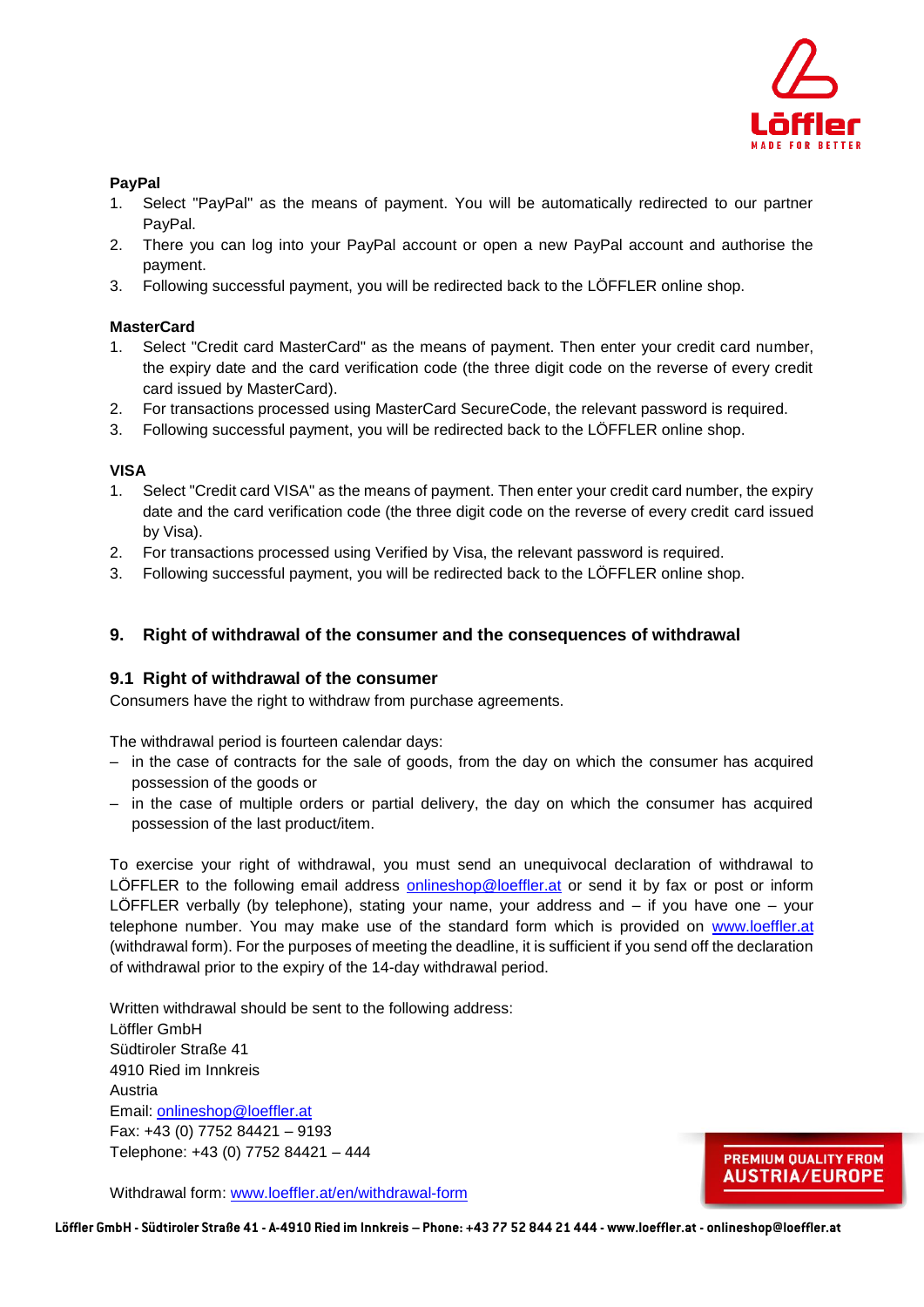

# **9.2 Consequences of withdrawal**

The goods must be properly packed by you and returned together with the original invoice within fourteen days of the date on which you communicate your withdrawal. The deadline for communicating your withdrawal is deemed to have been met if the goods are dispatched within the withdrawal period.

You shall bear or reimburse to us the costs incurred in connection with returning the goods. This is understood to mean the transport costs and applies even if delivery to you was made by us free of charge.

You shall compensate us for a reduction in the market value of the goods if this diminished value is attributable to the handling of the goods other than what is necessary to ascertain the nature, characteristics and functioning of the goods.

We shall reimburse to you any payments already received at the same time as the performance required from you (return of the goods received, appropriate payment for use, compensation for the reduction in market value), whereby we are entitled to offset any performance owed by you against payments already received. To effect repayment, we will use the same means of payment used by you to complete the original transaction unless expressly otherwise agreed with you; on no account will you be charged a fee by us for this repayment. We may refuse to reimburse payments made until such time as the goods are once again in our possession or until you have furnished proof that you have sent the goods back to us, whichever is the earlier.

There is, in particular, no right of withdrawal in the case of orders placed for goods which have been manufactured according to the customer's specifications or which have been tailored to the personal needs of the customer.

#### **10. Communications costs**

You will not incur any charges for calling our LÖFFLER online shop hotline (+43 (0) 7752 84421 – 444) which exceed the usual basic rates. Ask your respective telephone network operator to establish the costs of calling the hotline from a landline and a mobile phone network.

#### **11. Queries and complaints**

In case of queries and complaints, we would ask that contact the LÖFFLER online shop hotline by calling +43 (0) 7752 84421 – 444 or by sending an email to [onlineshop@loeffler.at.](mailto:shop@loeffler.at) The LÖFFLER Customer Service Team is available Monday to Friday from 08:00 to 17:00. We strive to answer all customer queries immediately.

#### **12. Period of validity of limited offers**

The period of validity of limited offers for individual goods is shown on our website and in our print media.

#### **13. Language**

You have the possibility of entering into agreements with us in the German or English language.